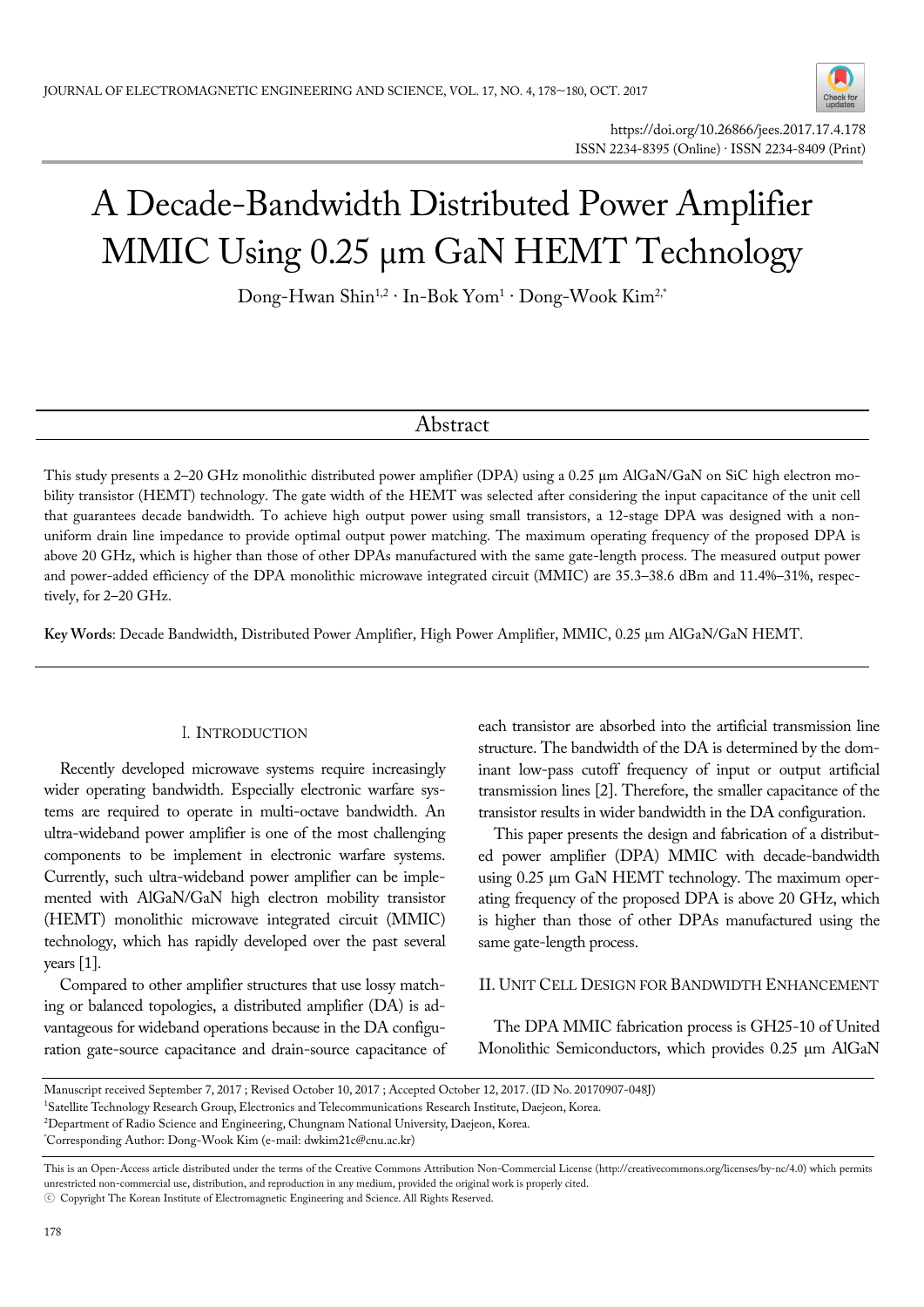/GaN HEMTs on SiC substrates. The gate capacitance in the input transmission line has a value substantially larger than the drain capacitance in the output transmission line and determines the dominant cutoff frequency of the DPA [2]. For the DPA to have a cutoff frequency of over 20 GHz, the gate capacitance of a constituent unit cell should be less than 0.3 pF. A schematic diagram and an input equivalent circuit of the unit cell are illustrated in Fig. 1. The gate-source capacitance, *Cgs*, and distributed channel resistance, *Ri*, are input intrinsic elements of GaN HEMT. These intrinsic elements could be extracted through small-signal admittance parameters. The  $R_S-C_S$ parallel network is intentionally inserted to extend the cutoff frequency and stabilizes the amplifier.

The gate capacitance of the unit cell can be reduced through insertion of a series-connected coupling capacitor  $(C_s)$ . However, in a large peripheral HEMT, the *Cgs* tends to increase rapidly with the frequency, which limits the peripheral size of the HEMT that can be used to achieve a multi-octave band DPA. Fig. 2 shows the equivalent capacitance of a unit cell composed of  $4 \times 100$  µm HEMT and C<sub>s</sub> of 0.3 pF and a unit cell composed of  $4 \times 50$  µm HEMT and C<sub>s</sub> of 0.3 pF. Applying the former to the DPA design is advantageous in obtaining larger output power, but the operating frequency is restricted to less than 16 GHz. Therefore, the latter should be selected in order to obtain a sufficiently high cutoff frequency above 20 GHz.

#### III. DISTRIBUTED POWER AMPLIFIER DESIGN

A conventional DPA, called as a non-uniform DPA (NDPA), is designed using non-uniform drain lines, non-uniform transistor size or both to improve an output power and a power-added efficiency (PAE) [3, 4]. The schematic circuit diagram of the DPA is shown in Fig. 3. In an NDPA architecture, the device size of the first cell  $(Q_1)$  is usually larger than those of the rest unit cells for optimal power matching. However, in this study, we used  $4 \times 50$  µm HEMTs in all unit cells to extend the bandwidth.

The use of small peripheral HEMTs slightly reduces the output power but can increase the number of stages in the DPA because large characteristic impedances are required for optimal power matching in the drain lines. We used 12 stages in the



Fig. 1. (a) Schematic diagram of capacitive coupled GaN HEMT and (b) input equivalent circuit at the gate.



Fig. 2. Equivalent gate capacitance of unit cell with frequency.

DPA to increase the output power within the feasible characteristic impedance range of the drain line. Layout effects including transmission lines, discontinuities and inductors were electromagnetically simulated to include coupling and radiation effects. A photograph of the fabricated decade-bandwidth DPA MM-IC is shown in Fig. 4. The chip dimensions are 6.45 mm  $\times$ 2.35 mm.

#### IV. MEASURED RESULTS

The fabricated DPA MMIC was mounted on a test jig for the measurement. The test jig consists of a carrier with a power circuit board, two 50- $\Omega$  lines, an aluminum housing and two Kconnectors. The DPA MMIC is biased at a drain-source voltage of 28 V and a drain current of 600 mA. The small- and



Fig. 3. Schematic diagram of the proposed bandwidth-enhanced DPA.



Fig. 4. Photograph of the decade bandwidth DPA MMIC.